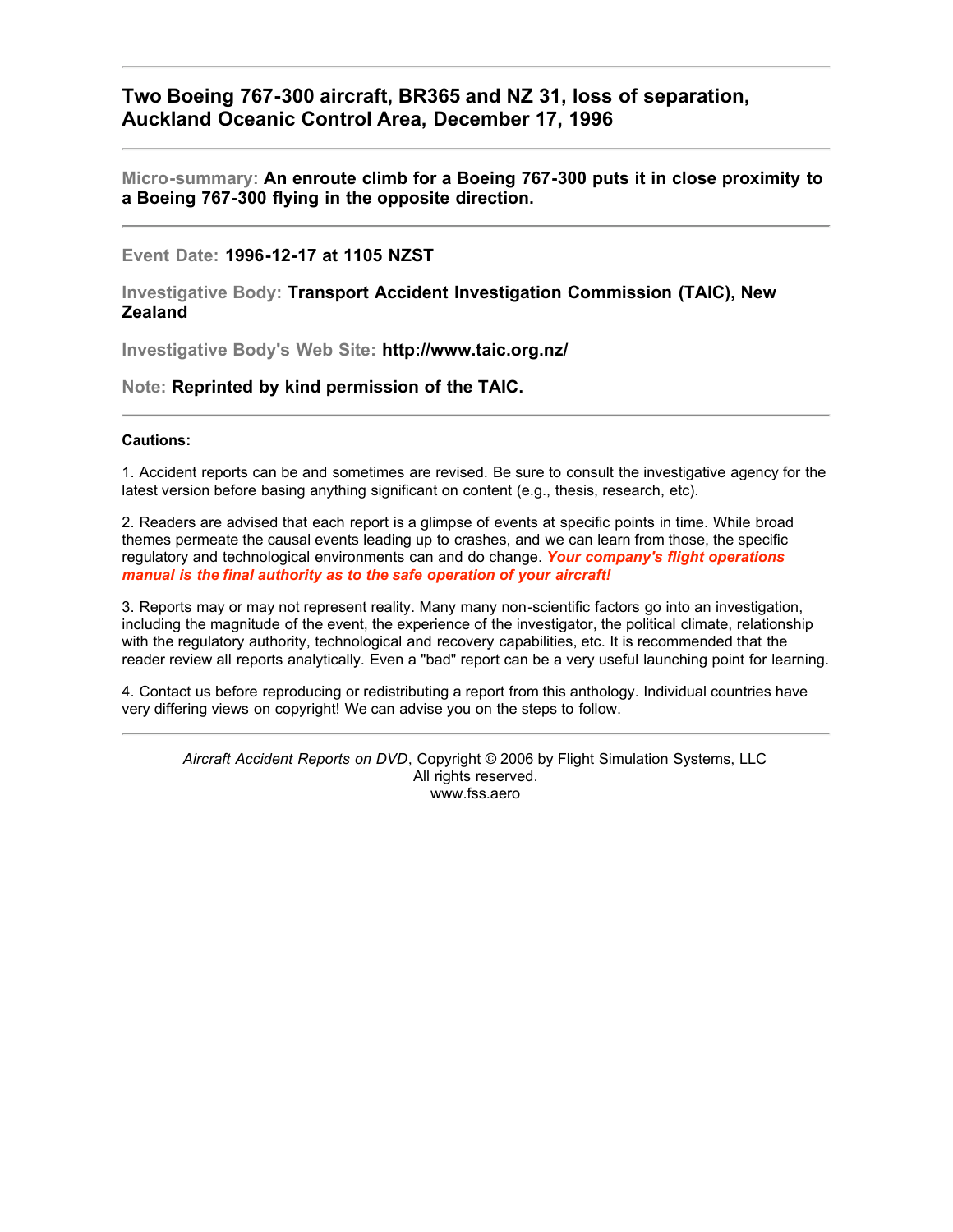

# **Report 96-021**

## **two Boeing 767-300 aircraft**

## **BR 365 and NZ 31**

## **loss of separation**

# **Auckland Oceanic Control Area**

## **17 December 1996**

## **Abstract**

At 1105 hours on Tuesday 17 December 1996, Air New Zealand flight NZ 31 from Auckland to Brisbane, requested a clearance to climb from flight level 350 to non-standard flight level 370, because of turbulence at flight level 350. The level change was authorised by air traffic control, and as the aircraft left flight level 350, the crew noticed the "contrails" of another aircraft above and levelled off. A traffic alert and collision avoidance system traffic advisory message was received at the same time, indicating that the vertical separation of the aircraft on passing was 1800 feet. The loss of separation had the potential for a collision.

The safety issues discussed are the procedure for the use of flight progress boards and the issuing of clearances for non-standard flight levels. Safety recommendations were made to the Chief Executive of the Airways Corporation of New Zealand and the Director of Civil Aviation on these issues.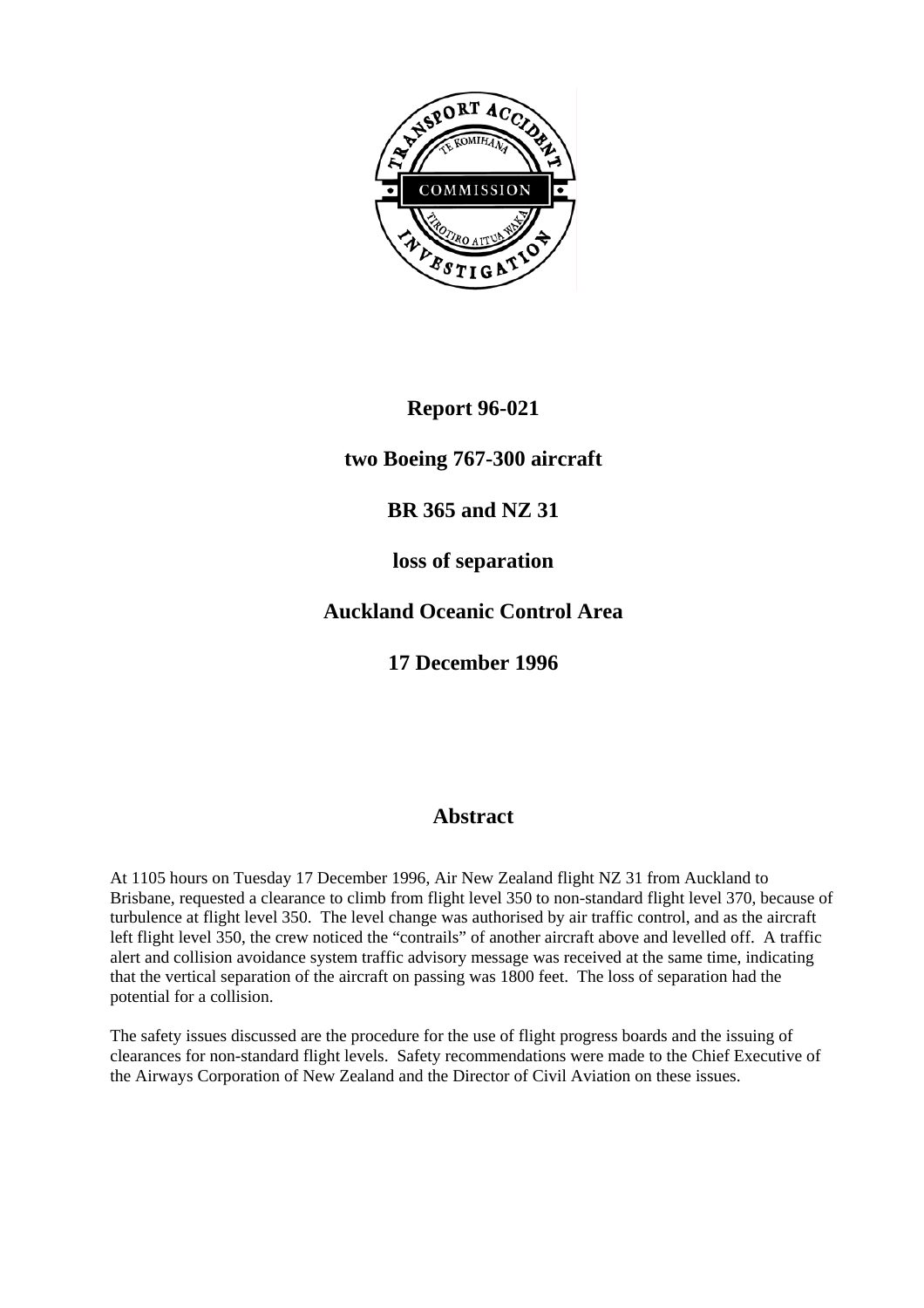# **Transport Accident Investigation Commission**

# **Aircraft Incident Report 96-021**

| Aircraft type, flight number<br>and registration: | Two Boeing 767-300, BR 365 and<br>NZ 31, B-16603 and ZK-NCI                                                          |  |
|---------------------------------------------------|----------------------------------------------------------------------------------------------------------------------|--|
| Number and type of engines:                       | Not relevant                                                                                                         |  |
| Date and time:                                    | 17 December 1996, 1111 hours <sup>1</sup>                                                                            |  |
| Location:                                         | 380 nm (approximately) north-west of<br>Auckland<br>Latitude: $34^{\circ}$ 29.7' S<br>Longitude: $167^\circ$ 59.5' E |  |
| <b>Type of flight:</b>                            | Scheduled Air Transport                                                                                              |  |
| Persons on board:                                 | BR 365: 11<br>Crew:<br>NZ 31: 10                                                                                     |  |
|                                                   | Passengers: BR 365: 181<br>NZ 31: 219                                                                                |  |
| Injuries:                                         | Nil                                                                                                                  |  |
| <b>Nature of damage:</b>                          | Nil                                                                                                                  |  |
| <b>Investigator-in-Charge:</b>                    | A J Buckingham/R Chippindale                                                                                         |  |

<sup>&</sup>lt;sup>1</sup> All times in this report are in NZST (UTC + 12 hours)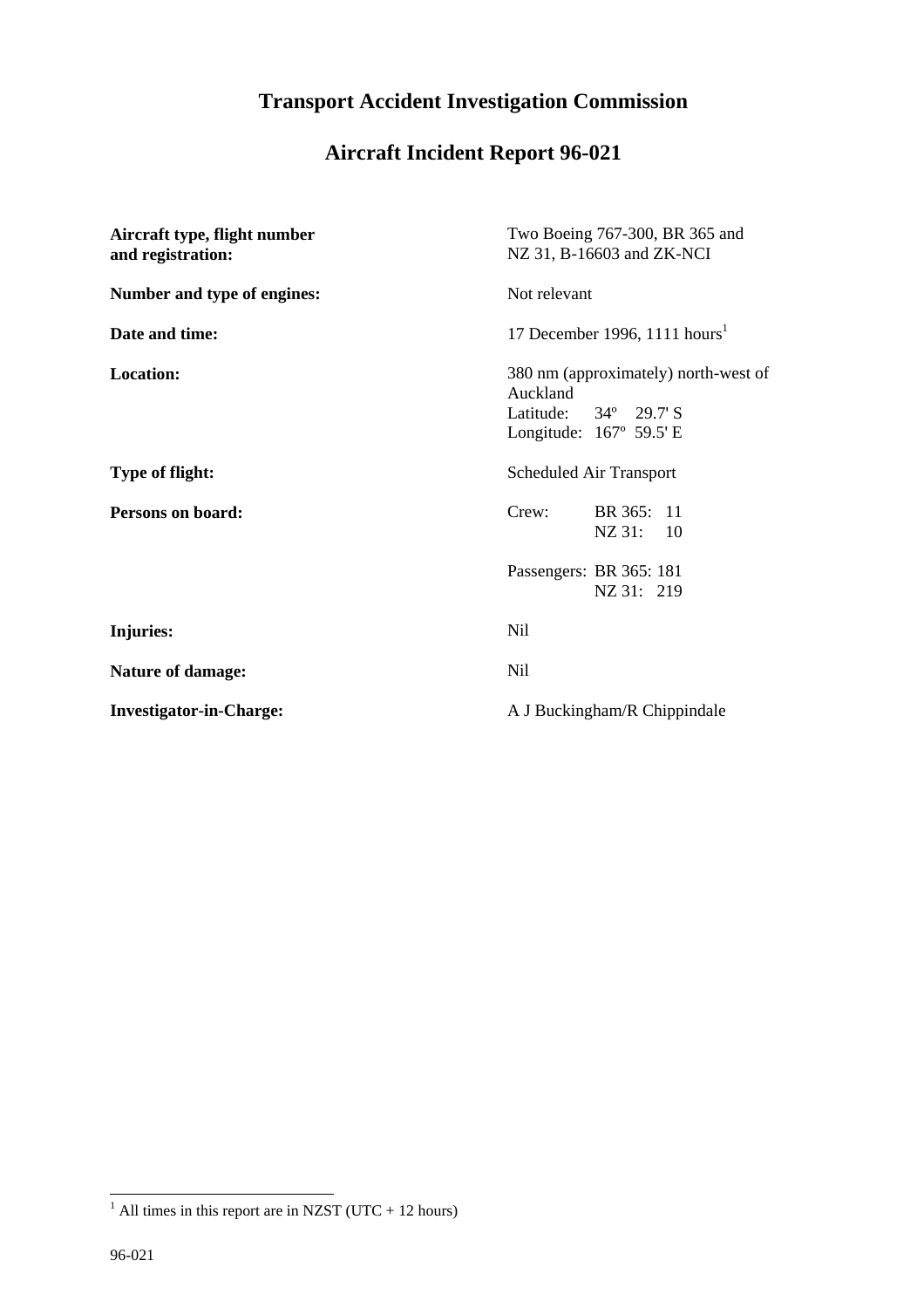## **1. Factual Information**

- 1.1 On Tuesday 17 December 1996, Air New Zealand flight NZ 31 took off from Auckland International Aerodrome at 1018 hours for Brisbane. The flight was cleared at flight level<sup>2</sup> (FL) 350 and reported routinely at ISROB reporting point (RP), 200 nm Auckland DME (distance measuring equipment) at 1051 hours.
- 1.2 Between ISROB RP and the next RP, AKMEV, the flight encountered moderate turbulence so the captain requested a level change to non-standard FL 370 to seek smoother conditions. The request was made at 1107.49 hours and clearance was received at 1109.20 hours.
- 1.3 Shortly after 1109.35 hours, NZ 31 commenced climbing to FL 370, and had just left FL 350 when the crew noticed the "contrails" of another aircraft directly overhead and discontinued the climb immediately at FL355 and called the Oceanic Controller. Simultaneously, a traffic alert and collision avoidance system (TCAS) traffic advisory was received, and the TCAS display showed an aircraft symbol going directly overhead in the opposite direction and a vertical separation between the two aircraft on passing to be 1800 feet.
- 1.4 The crew called the other aircraft on VHF but heard no reply. Subsequent inquiry to air traffic control established that the aircraft was EVA Air flight BR 365 (Brisbane to Auckland) at FL 370. At 1113.13 hours NZ 31 was requested to return to FL 350. At 1115.41 hours NZ 31 was re-cleared, "At AKMEV climb flight level 370."

### **Air Traffic Control**

 $\overline{a}$ 

- 1.5 Both aircraft were operating in the Auckland Oceanic Control Area (OCA/A), under the control of the Auckland Oceanic Controller, who was responsible for providing safe separation between the aircraft in that area. For aircraft west of ISROB RP (outside 200 nm Auckland DME), communication between the aircraft and the controller was by high frequency (HF) radio, with messages relayed to and from each station by Auckland Radio, a facility located in the same building, but in a room separate from the Oceanic Control position.
- 1.6 The Auckland Oceanic Controller relied on a flight progress strip mounted on a strip holder and displayed on a flight progress board to record the progress of each aircraft for the time the aircraft were under his control. That was those aircraft which were between 200 nm from Auckland DME and the next flight information region on their track, in this case Brisbane.
- 1.7 The flight progress strip for an aircraft recorded the essential information relevant to that aircraft. Whenever the aircraft reported reaching an RP the controller moved the strip from a bay on the flight progress board representing the RP it had been approaching, to the bay for the next RP along the aircraft track.
- 1.8 The process of moving flight progress strips to the next RP, whenever an aircraft reported that it had arrived at a given RP, meant that in the case of aircraft flying in opposite directions along the same track the flight progress strips were moved past each other some time before the aircraft they were representing flew past each other.

 $2^2$  A surface of constant atmospheric pressure which is related to a specific pressure datum of 1013 hPa and is separated from other such surfaces by specific pressure intervals i.e. the altimeter indication with a standard pressure setting of 1013 hPa.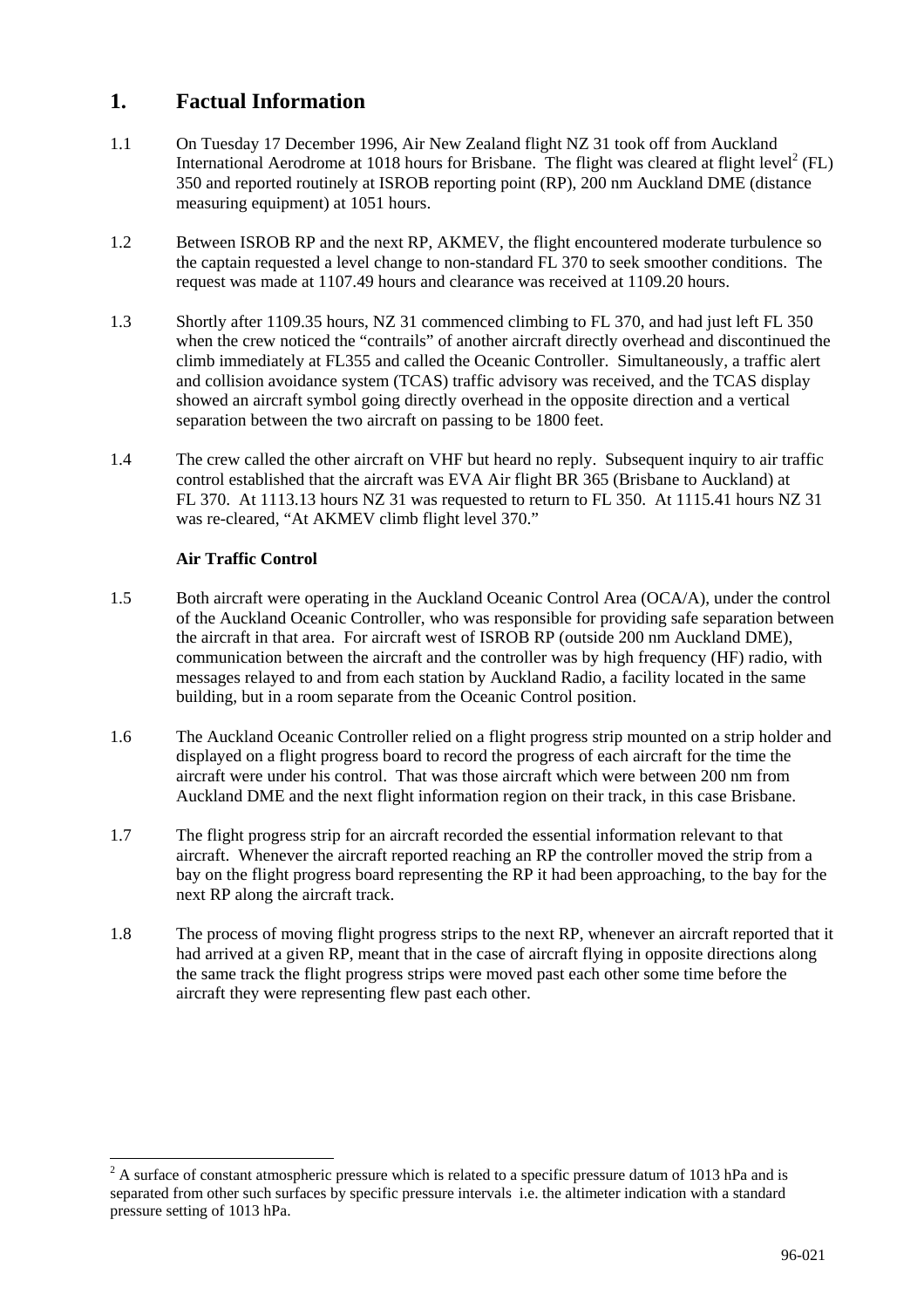- 1.9 Outbound from Auckland the RPs along the track concerned were ISROB, AKMEV and SARAP. Flight BR 365, en route from Brisbane to Auckland at FL 370, passed SARAP at 1034 hours and estimated passing AKMEV at 1102 hours. NZ 31 passed ISROB at 1050 hours and estimated passing AKMEV at 1118 hours. When NZ 31 reported at ISROB at 1050 hours its flight progress strip was moved to the bay for AKMEV RP. When BR 365 reported at AKMEV at 1102 hours its flight progress strip was moved to the bay for ISROB RP.
- 1.10 When, at 1106 hours, NZ 31 requested a climb to the non-standard (for east-west traffic) FL 370 the flight progress strips had been moved past each other but the aircraft had not passed. Had the controller realised that a potential conflict existed he would then (as is standard practice) have calculated the expected time of passing (ETP) and related any clearance for the lower aircraft to climb to that passing time.
- 1.11 Civil Aviation Safety Order, Section 4 Paragraph 4.3 states:
	- 4.3 Cruising Levels
	- 4.3.2 For flight within the Auckland Oceanic FIR, the Table of Cruising Level specified here under shall be complied with:

| Magnetic track 000°                    |               | Magnetic track 180°        |               |
|----------------------------------------|---------------|----------------------------|---------------|
| clockwise to 179 <sup>°</sup> Altitude |               | clockwise to 359° Altitude |               |
| or Flight Level                        |               | or Flight Level            |               |
| <b>IFR</b>                             | VFR           | <b>IFR</b>                 | VFR           |
| FL 270                                 | FL 275        | FL 280                     | FL 285        |
| FL 290                                 | <b>FL 300</b> | FL 310                     | FL 320        |
| FL 330                                 | FL 340        | FL 350                     | FL 360        |
| FL 370                                 | <b>FL 380</b> | FL 390                     | <b>FL 400</b> |
| etc.                                   | etc.          | etc.                       | etc.          |

1.12 The Aviation Information Publication New Zealand (NZAIP) Planning Manual - RAC page 66 states:

Cruising Levels

Within class  $A<sup>3</sup>$  airspace, ATC (air traffic control) will assign levels in accordance with the IFR table of cruising levels except when:

Any IFR level issued to a VFR flight is a non-standard level.

Cruising levels issued to controlled flights shall be assigned in accordance with the New Zealand FIR (flight information region) Table of Cruising Levels except when:

- an emergency exists.
- no alternative separation is available, or<br>
flights are operating on one-way routes.
- flights are operating on one-way routes, or
- a pilot request has been made because of icing, turbulence, or impaired operating performance.

These constraints are observed in the case of the OCA/A but are not applied in the adjoining Oceanic Control Areas.

 $\overline{a}$ 

<sup>&</sup>lt;sup>3</sup> Airspace in the Auckland Oceanic FIR which is controlled airspace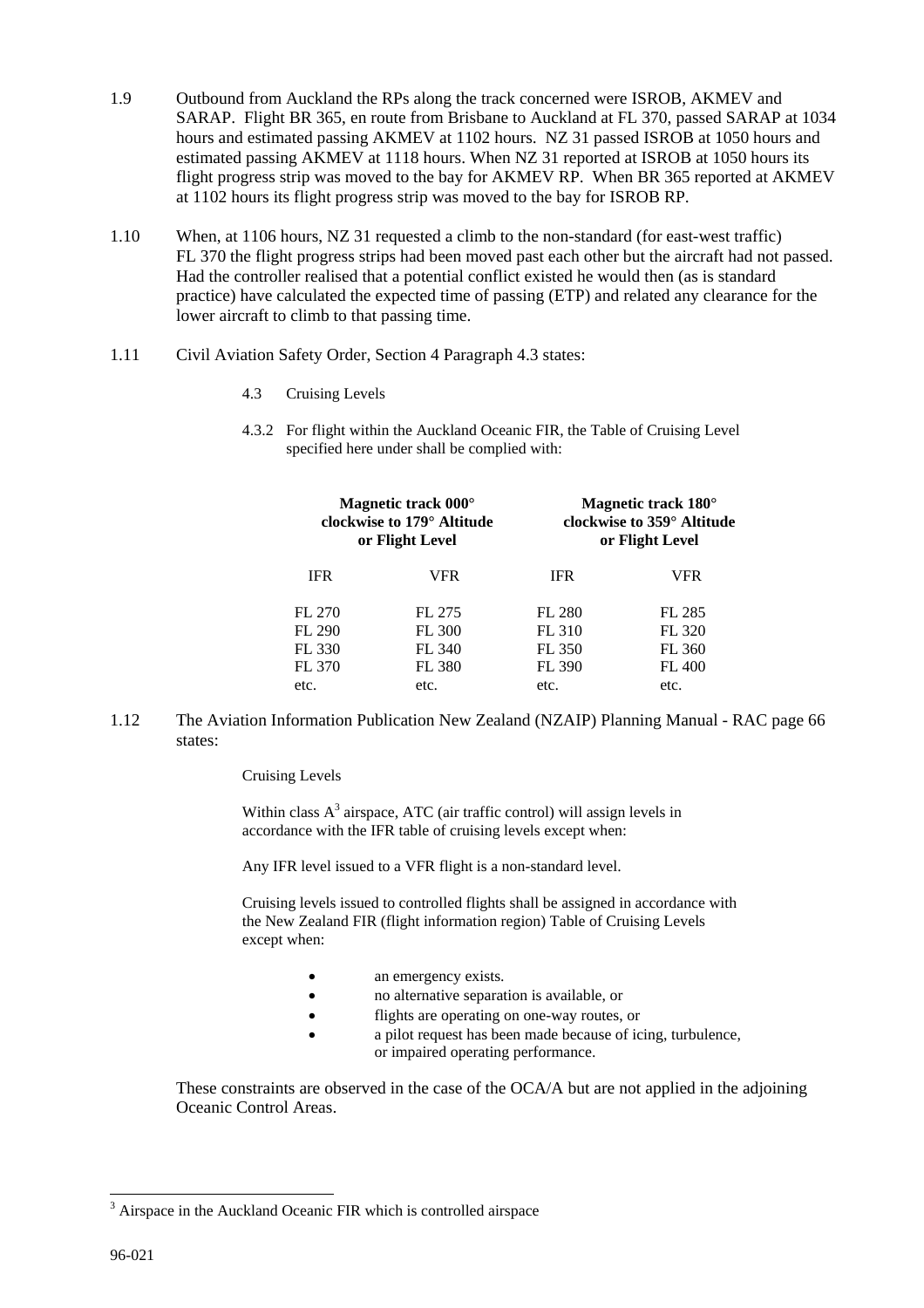- 1.13 The controller concerned was 32 years of age and was on the second day of a four day spell of duty. The incident occurred 2 hours and 9 minutes after the start of his shift and 29 minutes since his last break. His Class 3 medical certificate was valid to July 1998 and his next proficiency assessment was due on 2 February 1997. He had worked 15 shifts in the last 30 days, all involving work on the oceanic sector.
- 1.14 He had commenced his air traffic service training in 1983 and qualified in 1985. After three years in Napier he had transferred to Auckland Oceanic in 1987 where he was employed until February 1992. After an overseas secondment of four years he returned to Auckland Oceanic in May 1996.
- 1.15 The position occupied by the controller had the additional responsibility of radar control, which was normally the responsibility of another controller unless the work load permitted "demanning". De-manning allowed the second controller to take a break but required that controller to be on call at short notice. When this incident occurred the second controller was contacted and reported to his position in two minutes twenty seconds.
- 1.16 In oceanic control the controllers were responsible for a combination of radar control, procedural control and an oceanic control system. This required them to monitor an HF radio log, a communications screen, a radar screen and a flight progress board. One controller was monitoring all of these facilities at the time of the incident as the position was de-manned.
- 1.17 Of direct relevance to the incident were the flight progress board and the HF log. The HF log provided the record of transmissions made to and from the aircraft under the procedural control based on the information displayed on the flight progress strips.
- 1.18 Although a wider span of attention was required for the one controller during de-manning periods he had ready access to assistance from the other controller and did not consider he was overloaded at the time of the incident.
- 1.19 He was familiar with the use of flight progress strips to effect procedural control in general and in connection with oceanic control in particular. He was familiar with the concept of the position of the strip indicating the next destination or RP for the aircraft it was representing and had used this system for a number of years. Despite this he was not proof against an illusion, inherent in the system, that the aircraft had passed each other when the flight progress strips were moved past each other on the flight progress board. This illusion was created by the standard practice of moving each strip to the position on the flight progress board which indicated the RP to which the aircraft was proceeding, as soon as it reported at the previous RP.
- 1.20 It was not until the controller was reading the HF air/ground log entry, "ANZ 31<sup>4</sup> ADVD ACFT (advised aircraft) JUST CAME OVER TOP OF US ABT (about) 2000 FT ABV (feet above) HES NOW BEHIND" that he realised the aircraft had not passed each other.

 $\overline{a}$ 

<sup>&</sup>lt;sup>4</sup> When calling air traffic control the pilot, as is normal practice, prefaced the flight number with an abbreviation of the operator's name, e.g. New Zealand 31 and EVA 365. The full flight numbers however were NZ 31 and BR 365 respectively.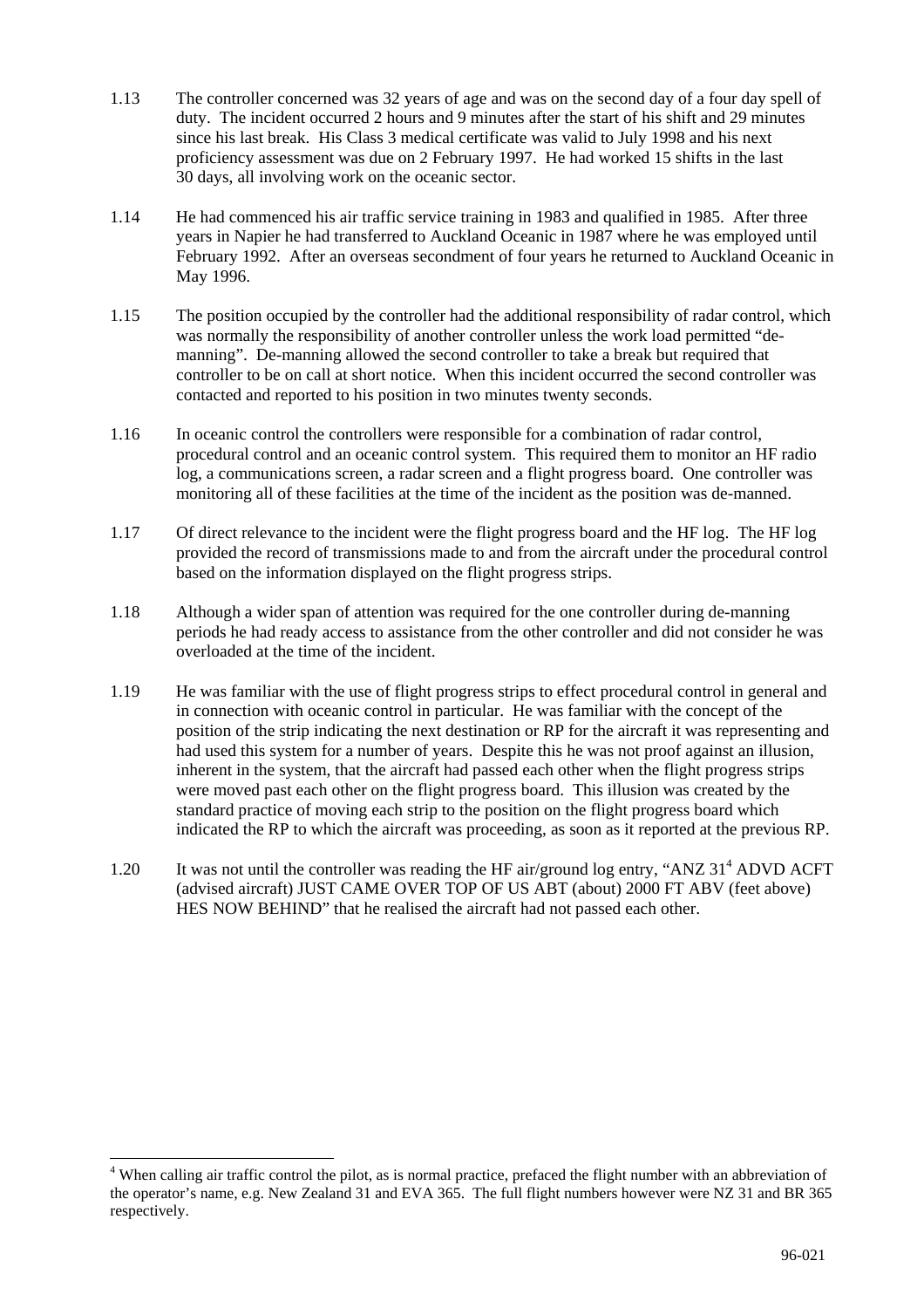### 1.21 Auckland ATS Unit Orders page RAC 5-9 paragraph 6 dated 3 May 1996 stated:

### 6. FLIGHT PROGRESS STRIP ANNOTATION

Flight progress strips are the only record of information/clearances passed between Controllers and aircraft that is consistently in front of the Oceanic Controller. It is essential therefore that data contained on the strip is pertinent, accurate and kept current

> When passing clearances to airground operators, controllers shall; Enter the estimated time of passing, the separation times being applied, and the callsign of the relevant aircraft on the flight progress strip in boxes 6 and 7 .... ETP shall indicate the estimated time of passing, and SEP shall indicate the separation time being applied.

- 1.22 Neither the flight progress strip for NZ 31 nor that for BR 365 had an ETP entered on it. This was in accordance with standard practice as ETP was only calculated where a conflict could occur, for example, in a case such as this. Had the opposing traffic been recognised as such then an ETP would have been calculated to determine when it was safe for NZ 31 to climb to the non-standard FL which was already occupied by BR 365. When the controller first received each of the flight progress strips the aircraft were proceeding at standard flight levels and thus separated vertically by the standard 2000 feet. There was therefore no requirement for him to calculate the ETP. FL 350 for the aircraft flying to Brisbane and FL 370 for the aircraft coming from Brisbane were the standard FLs for the respective directions.
- 1.23 There is no computer monitoring to detect possible conflicts generated by clearances issued by the controller.
- 1.24 The active defences in place to minimise the potential of a loss of separation in the OCA/A were:
	- the promulgation and enforcement of standard procedures,
	- the training and recurrent examination of controllers,
	- regulation of working hours and rostering to minimise fatigue,
	- the provision of flight progress strips,
	- the accuracy of aircraft navigation,
	- the introduction of TCAS in some aircraft,
	- the restrictions in the use of non-standard flight levels,
	- the separation of flight levels assigned to aircraft above FL 290 by 2000 feet, and
	- the use of standard flight levels for aircraft flying in opposite directions.
- 1.25 Latent factors which existed for the initiation of a loss of separation in the OCA/A were:
	- the greater physical spread of the various displays the single controller had to monitor when their position was de-manned,
	- the absence of any independent checking of the clearances which the controller issued (such as by a computer),
	- the improvement in the accuracy of aircraft navigation by the use of inertial navigation and global positioning systems,
	- the process of moving the flight progress strips to the next destination (or RP) for the aircraft as soon as it arrived at the previous RP, and
	- the absence of pilot monitoring of the positions of other aircraft due to the minimum use of HF RTF as a result of the selcal system.
- 1.26 On 19 February 1997 The Sector Manager, International Air Traffic Services issued the following: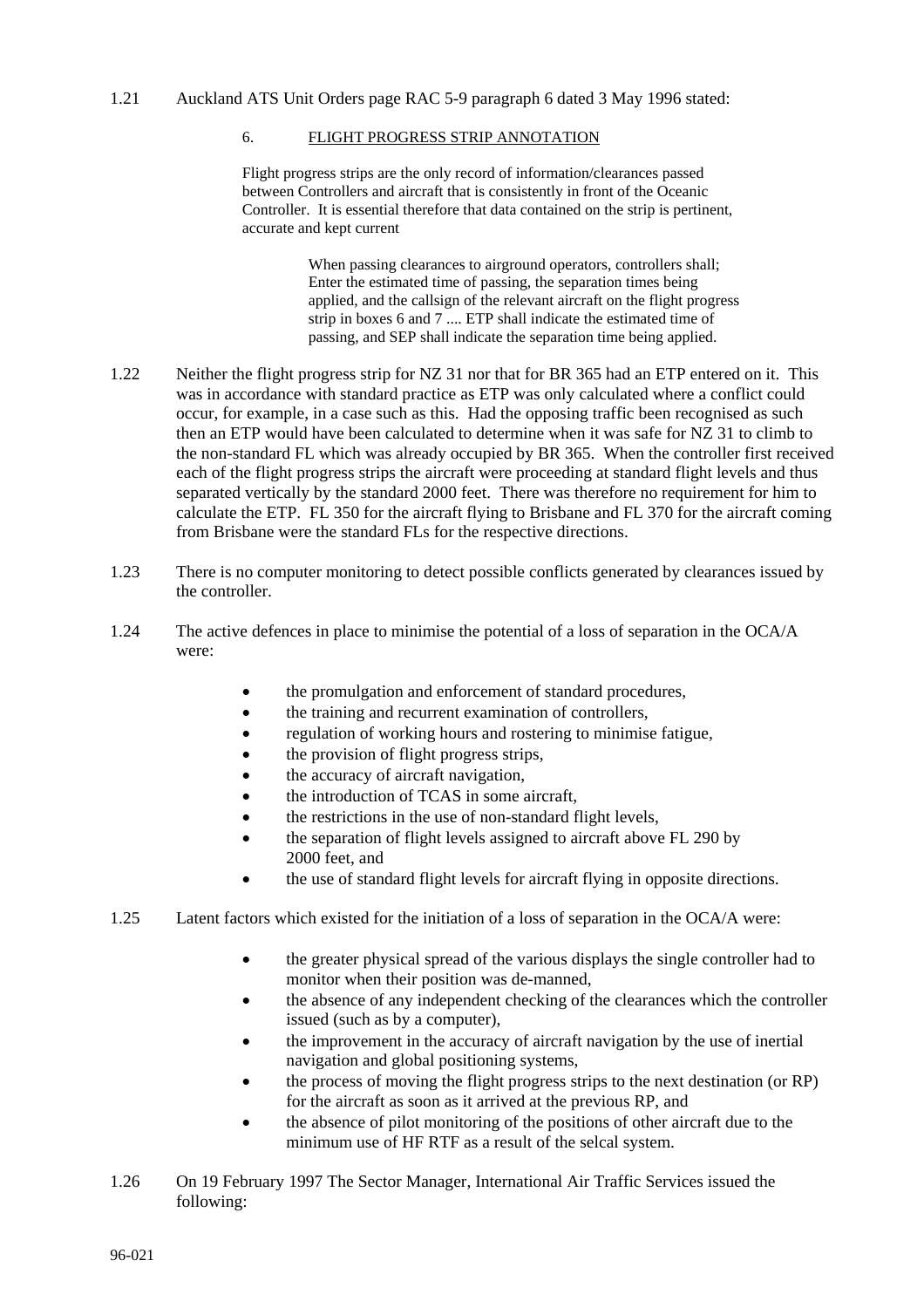### AUCKLAND OPERATIONS BULLETIN NO. 07/97 DATE 19 February 1997

#### (Sector Affected OCA/R)

### **SUBJECT:** GOOD OPERATING PRACTICE

Strip Handling when aircraft are on reciprocal tracks.

- Strips for both aircraft should be kept in the same bay until the aircraft have passed by the required separation.
- In most cases this will necessitate returning a strip to the bay for an RP already crossed, instead of moving it to the next bay. When doing this, the strip should be "cocked", and controllers should scan ahead along the route of flight, and detect any future conflicts.
- If there are future conflicts, the strips for the other aircraft should also be "cocked' until all conflicts are resolved.

## **2. Analysis**

- 2.1 The circumstances of this incident had the potential for an in-flight collision which could have cost the lives of 421 persons. It is important therefore that the potential for such an accident is reduced to the minimum practicable, particularly as similar systems are in use in many parts of the world.
- 2.2 The controller was experienced, trained and tested to the required standards. He was well rested and operating at a time of light traffic flow. He had no history of similar incidents.
- 2.3 As there is no computer or other monitoring of clearances issued by the Oceanic Controller in the OCA/A and no pilot monitoring of HF transmissions from other aircraft, safe separation of aircraft is dependent upon the concept of the infallibility of the controller involved. The pilot of the EVA Air aircraft was unaware of the incident until after the completion of his flight, and the pilot of the Air New Zealand aircraft was not aware of the incorrect clearance for his climb until he saw the condensation trail of the higher aircraft and received a TCAS traffic advisory. This illustrates that pilots are unlikely to be aware of an unacceptable oceanic ATC clearance.
- 2.4 The controller was not aware of the impropriety of the clearance which he issued for the Air New Zealand aircraft to climb to the FL occupied by the EVA Air aircraft until he read the report from NZ 31 in the ATC HF log. This indicated that he would not have realised his mistake in time to prevent a close encounter between the two aircraft had they been in positions along their respective tracks which would have resulted in such a conflict.
- 2.5 The accuracy of the navigation systems in the Boeing 767 aircraft involved meant that had they been at the same FL there was a significant potential for a head-on collision. In this case however this potential would have been mitigated by the TCAS system with which each aircraft was fitted and the daylight visual meteorological conditions.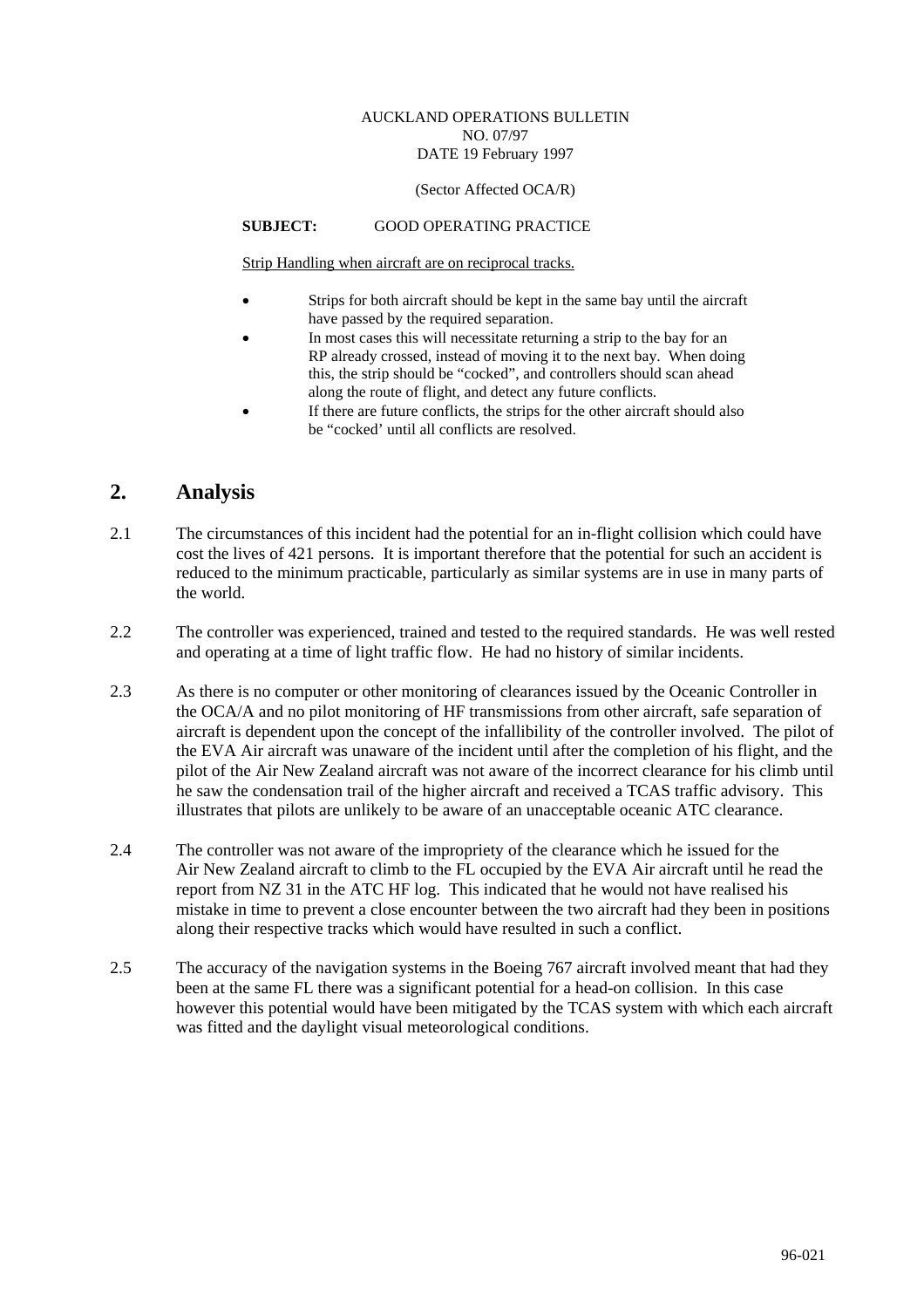- 2.6 The oceanic control environment is intended to ensure safe separation of aircraft in the most adverse meteorological conditions at night and without a need for pilot lookout even in clear daylight. It is not dependent in any way upon the correct resolution of a collision potential by the pilot or equipment fitted to the aircraft such a TCAS or radar. The pilots' only responsibilities in respect of the air traffic control, to enable them to provide this separation, are to fly the approved flight plan accurately, to comply with any supplementary air traffic instructions when practicable and to make accurate position reports as required.
- 2.7 The most significant factor which led to this incident was the illusion that the aircraft had passed each other which was created by the physical crossing over of the flight progress strips on the flight progress board before the aircraft, which were represented by those strips, had passed each other.
- 2.8 While there are detailed instructions for the preparation of the flight progress strips and explanations of their purpose, there is a hiatus in the international and local references to the subject in relation to the number of strips to be used to monitor the progress of any flight, the procedure for movement of those strips on the flight progress board and the layout of the flight progress board.
- 2.9 The flight progress board differs from similar systems in use in other modes of transport in that the strip representing the aircraft is moved progressively from one destination to the next rather than being used to indicate the position in a track system which is obstructed by its presence. It was this practice which led the controller, despite years of operating the flight progress strips in the traditional air traffic service system, to believe that on this occasion the aircraft had passed each other before he issued the climb clearance.
- 2.10 It would appear that a study is warranted to determine the most ergonomically effective use of the flight progress strips to exploit their potential to provide back up information for unmonitored procedural control of aircraft. It is possible, but not necessarily practicable, to make provision for the flight progress strip to be positioned between its aircraft's most recent departure point and its next destination, with the appropriate direction of travel indicated on the strip by a prominent arrow. Such a system would reveal immediately if and when more than one aircraft was in the same section of track. If there were more, then this system would be more likely to alert the controller to ensure he would not create a conflict if he issued a new clearance.
- 2.11 Another avenue which could be explored is a requirement for the Oceanic Controller to calculate an ETP and separation before he authorises a non-standard flight level unless there is a clear bay between the flight progress strips to indicate the aircraft had definitely passed each other.
- 2.12 A local procedure has been introduced to warn controllers that aircraft have not passed each other on a section of track by cocking the strip when its aircraft arrives at an RP and placing the strip in the bay for that RP rather than moving it to the aircraft's next planned position. This procedure overcomes the creation of an illusion that the aircraft have passed as soon as the flight progress strips are moved past each other. A disadvantage is that cocking the strips is also used to alert controllers to other situations which require special attention.
- 2.13 Computer monitoring for any potential conflicts, initiated by clearances issued by Oceanic Controllers, is already planned. This should be an excellent backup and has the advantage of constant monitoring of the standard of clearances in addition to detecting obvious conflicts. However with such systems there is likely to be a contingency plan for reversion to manual operation. At such times it will be more important to have straightforward procedures to guard against the loss of the automatic detection of incorrect clearances than when no such system was in place.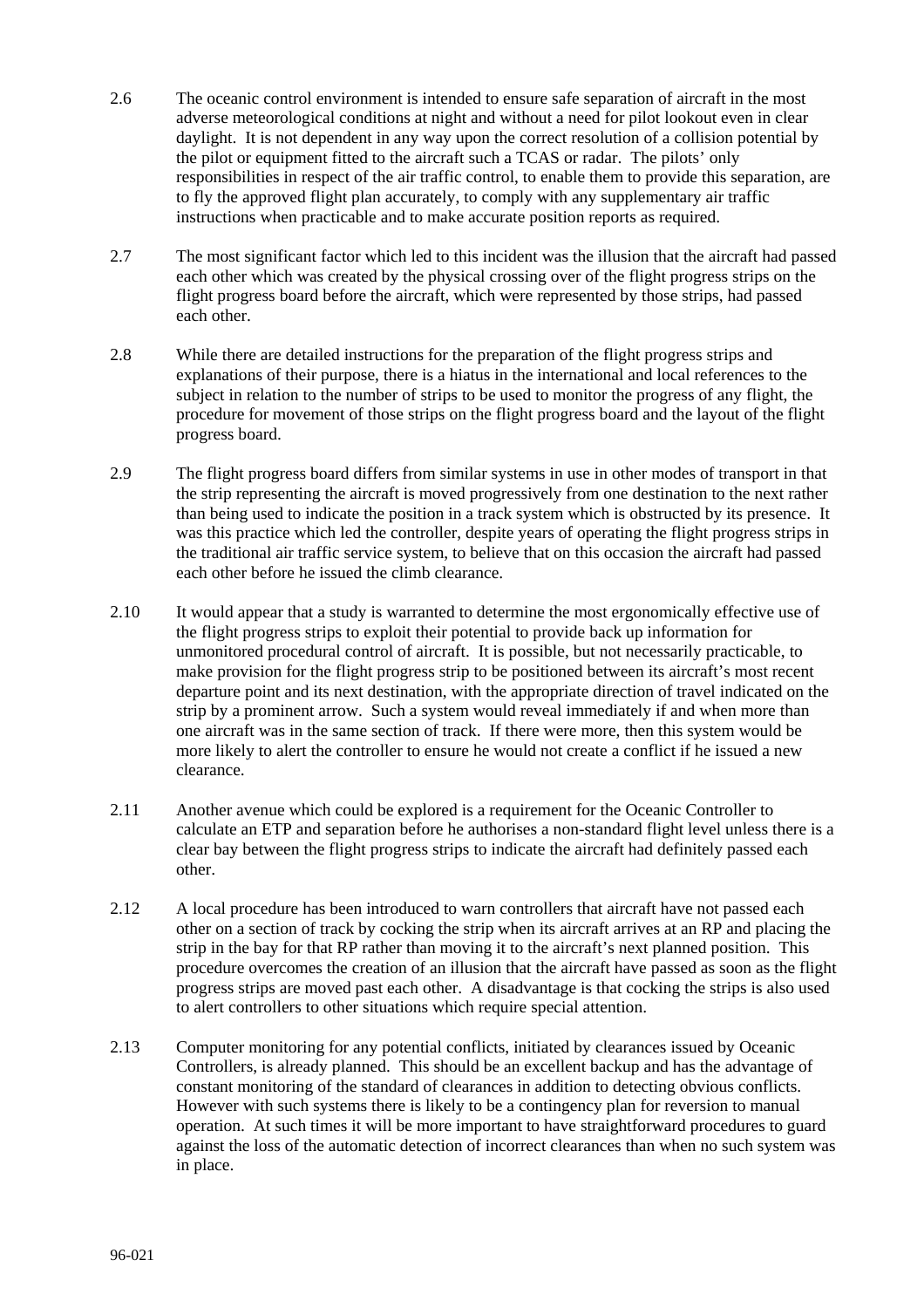- 2.14 The practice of de-manning was not a factor in this incident as the other controller would not have been involved in the issue of the authorisation for NZ 31 to climb to a non-standard level. De-manning is an international practice and assists in the most efficient matching of the available controllers to the varying traffic load.
- 2.15 The increased accuracy of aircraft navigation systems is about to be used to reduce lateral separation between aircraft to 30 nm. This improvement in accuracy greatly reduces the chance that an aircraft flying the level allocated to another on an opposite track will not collide because of the variations in accuracy of track keeping. The altitude measurement systems available have been improved in many aircraft to produce accuracy of less than plus or minus 100 feet at altitudes in excess of 30 000 feet. This system accuracy has provided a potential, already realised in trans-Atlantic flying, to halve existing vertical separation for crossing that ocean. Many of the aircraft using the routes in the Auckland Oceanic FIR meet the requirements of altitude keeping to the standards required for this reduced vertical separation, which is another factor which increases the risk of collision if aircraft are assigned to the same altitude on conflicting tracks.
- 2.16 Controllers can not be considered infallible. The absence of a check on any clearance issued by a single controller, which has the potential to end in a catastrophe, is a matter of concern. This will be mitigated by the computer monitoring system but in the interim the safety of separation is dependent upon the false premise that each controller in the system who issues such clearances must be infallible. With such a significant potential for loss of life in a single collision between aircraft with the passenger capacities commonly using the oceanic routes it may well be that clearances issued need some form of audit before they are issued, particularly those for aircraft to fly non-standard flight levels.

## **3. Findings**

- 3.1 The controller was properly qualified for his responsibilities and fit for duty.
- 3.2 The de-manning of the oceanic position at the time of the incident was not a contributory factor.
- 3.3 The aircraft involved were being flown in accordance with the air traffic control clearances issued.
- 3.4 If the Air New Zealand aircraft had climbed as cleared, it would not have reached its assigned non-standard flight level until the aircraft travelling in the opposite direction had passed. Thus there was no potential for a collision in this particular incident.
- 3.5 The introduction, after the incident, of an amended procedure in the handling of flight progress strips was effective in removing an illusion for the controller that the aircraft represented had passed each other. However the procedure did not illustrate to the controller directly that a section of track was occupied.
- 3.6 There may be a significant advantage in redesigning the flight progress board so that the holders for the flight progress strips are positioned in a bay representing a section of track between RPs rather than in a bay representing the RPs at either end of that track. This would ensure the controller knows whether a section of track is obstructed in any circumstances.